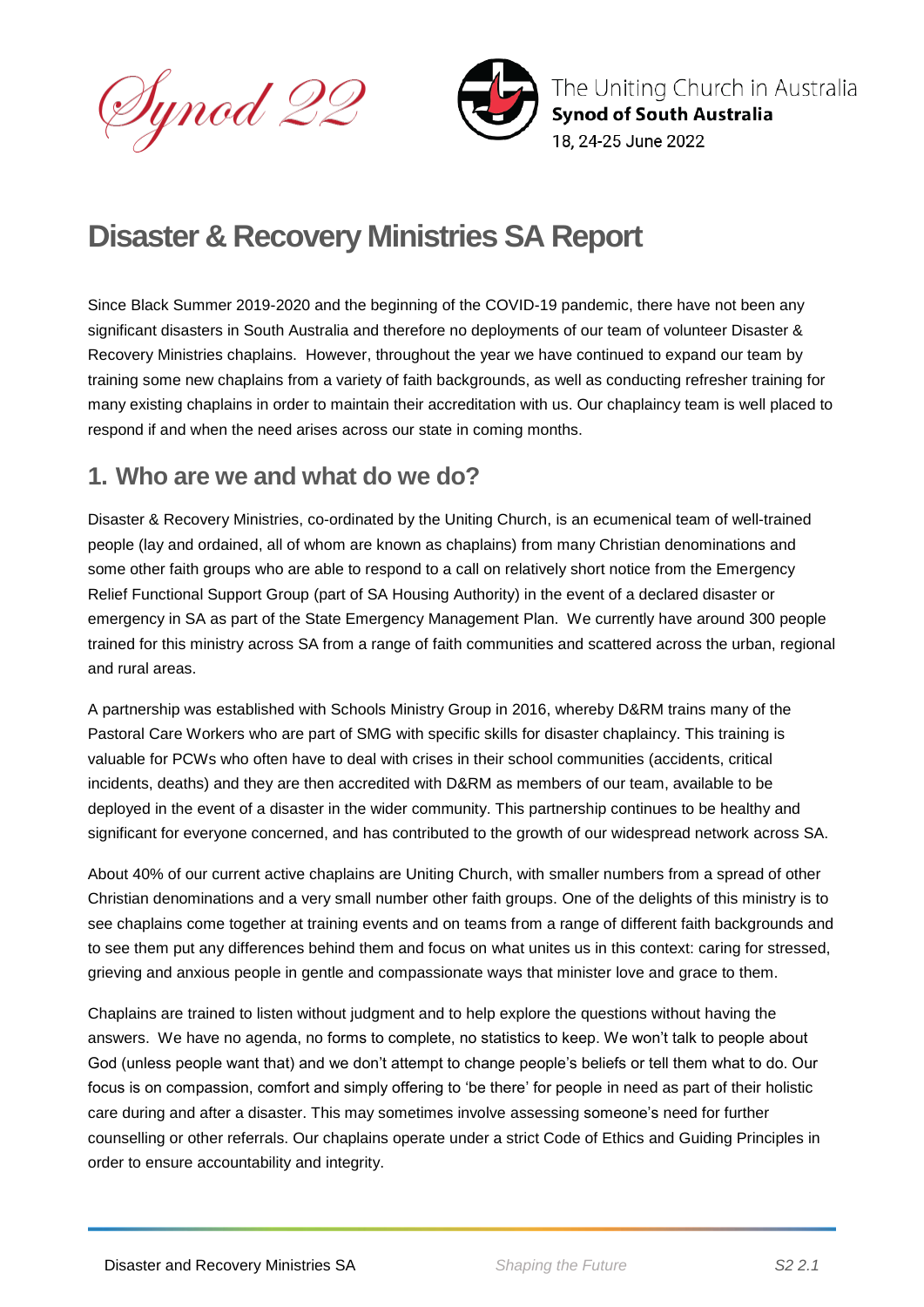Our Chaplaincy teams work alongside other participating organisations (Red Cross, Lions, Rotary, Save the Children etc) in Emergency Relief Centres and in outreach teams in caring for people by providing a listening ear, offering a ministry of presence and comfort and assessing need for further counselling or other referrals. We also endeavour to work with local churches and other faith groups in these situations, recognising that they may have an ongoing significant role to play in the recovery of individuals and communities after the event. Our chaplains complete an intensive training course, are accredited for 3 years (at which time they must update their training), must show evidence of a current Working with Children Check and are supplied with photo IDs and badged lanyards to wear when they are deployed.

# **2. Summary of Key Activities since February 2021**

#### **2.1 Training and Resourcing**

Since our team is now blessed with good numbers (although some regional areas could always use more), 2021 was a year of consolidation. Many chaplains across the state were in need of refresher training and we were pleased to be able to offer that in regional centres – Jamestown, Barmera, Port Lincoln, Streaky Bay, and Mount Gambier, as well as closer to home in Seacliff, Bridgewater and Tea Tree Gully . In conjunction with these, we also gathered chaplains together from across their own regions with informal regional meetings and/or a meal together in Berri, Murray Bridge, Whyalla and Minlaton. As expected, the ongoing pandemic interfered with our plans, especially at Jamestown where only part of the full 2-day training course was completed before a snap lockdown brought that to a swift end. (Hopefully that course will be completed soon!) The sense of teamwork and camaraderie which develops at such gatherings and training events is a vital aspect of this ministry as it builds stronger relationships which are essential when working together under the stressful conditions of an Emergency Relief Centre in the aftermath of a disaster.

Chaplains also had the opportunity in June 2021 to participate in two high-quality online courses conducted by Dr Naomi Paget, an international expert in disaster chaplaincy. Those who availed themselves of these courses (Psychological First Aid and Enhancing Resilience) were unanimous in their affirmation of the quality, relevance, usefulness, encouragement and inspiration they received from their participation, despite the challenges of the Zoom online format.

Disaster and Recovery Ministries chaplains are kept updated, informed and resourced by our online newsletter which has become increasingly important with such a widespread and diverse team.

Amongst the many challenges of COVID we have resolved to invite each chaplain to purchase their own D&RM-branded tabard in order to avoid the risks associated with sharing these items between chaplains. Thanks to some generous donations, we have also been able to provide these tabards to chaplains for whom the cost may be prohibitive.

### **2.2 Staffing and Oversight**

The role of the Coordinator, currently held by Wendy Perkins, is designated as 2 days per week. This role involves recruiting, training, resourcing, deploying and the ongoing management of more than 300 volunteer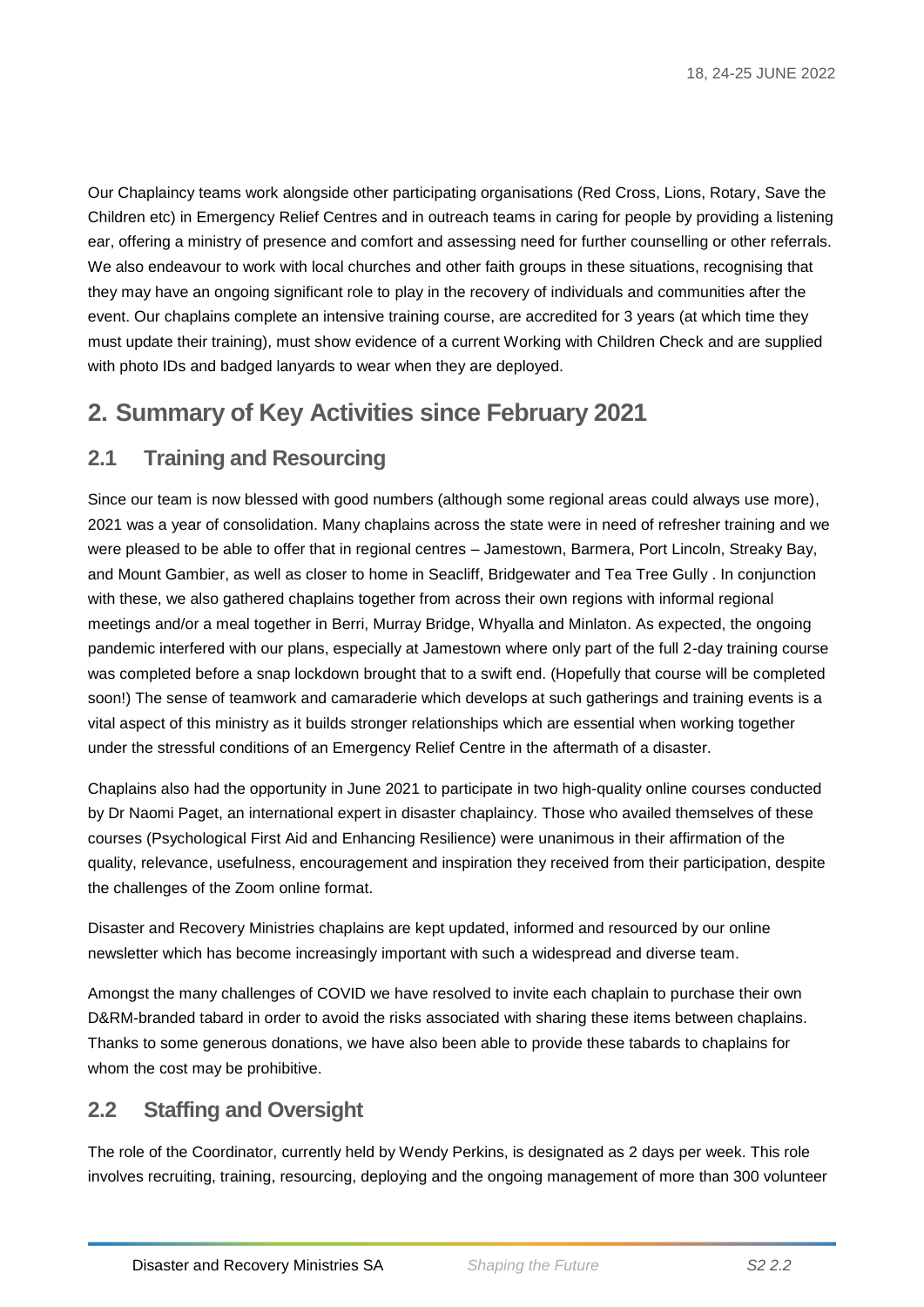chaplains, as well as liaising with SA Government emergency management staff and other participating organisations on an ongoing basis. In addition there is an Administration Assistant employed on a casual basis as needed (currently Helen Birch) who provides invaluable support to the Coordinator and team across a range of different administrative tasks.

A Coordinating Committee, appointed by the Synod Standing Committee gives helpful oversight to the ministry and the members are always ready to provide advice, support and encouragement. Current members are Rev Philip Gardner (chair), Jan Trengove (UCA), Rev Peter Miller (Lutheran), Tim Wells (Lutheran and Schools Ministry Group), Peter Skurray (SMG), Rev Susan Straub (Anglican) and Wendy Perkins (Coordinator and UCA). Many of these members have served this Committee and ministry for several years and their wisdom, insight and assistance is greatly appreciated.

#### **2.3 National Co-operation**

Disaster and Recovery Ministries is a member of AVECA (Australian Volunteer Emergency Chaplaincy Alliance) which is associated with the National Council of Churches in Australia. AVECA aims to facilitate cooperation, advocacy and the development of national standards and capacity in the area of emergency ministry chaplaincy. It is exciting to see growth in this unique chaplaincy across all states and territories, and particularly to see the increasing recognition of chaplaincy as a vital resource in supporting individuals and communities experiencing a range of challenging and traumatising circumstances.

The annual national meeting of UCA coordinators of chaplaincy teams and disaster support initiatives was held online in 2021 to share information and encourage one another. These meetings are always encouraging and beneficial.

# **3. Forward Thinking**

We continue to see some slow but steady growth in the numbers of chaplains joining our team from other major faiths as well as from some CALD communities, thus better reflecting our increasingly multifaith and multicultural community in SA. We will continue to seek to recruit into these areas in the future.

Together with so many other ministries and groups, the challenges of another year dominated by a global pandemic have been felt in our inability to gather people together physically together for ongoing training and regional meetings. We continue to make the best use we can of the relevant technology to meet and train people online and in some ways, this has been a bonus and enabled more people to participate with minimal travel and disruption. However our preference remains to meet and train chaplains face-to-face, at least for their initial training course.

Conversations have begun with State and Local Government about ways in which chaplains could be engaged to offer assistance where there is significant grief in a community affecting large numbers of people which may be beyond the capacity of the local churches or faith groups to offer sufficient pastoral and spiritual support. Opportunities to pursue these conversations will continue in 2022 and beyond.